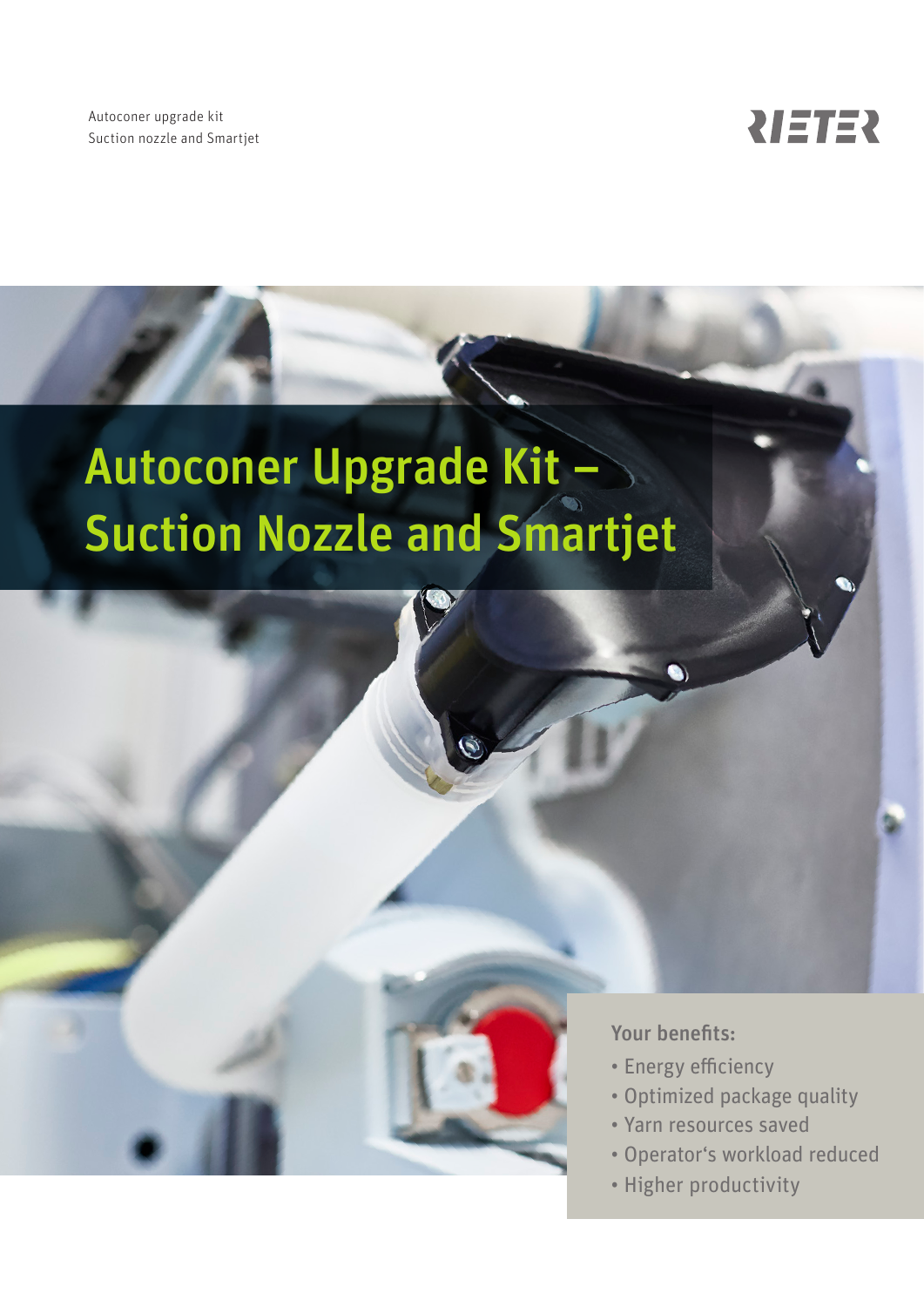## Your Power Combination for Efficient Upper Yarn Pick-Up

Switch to the fastest and most economical upper yarn pick-up for your Autoconer. The new suction nozzle catches the upper yarn measurably faster and more reliably. With the optional Smartjet, even the doffer assists. This means that you avoid red lights, save energy and yarn and don't need as many workers.

### New suction nozzle Smartjet

#### Standard suction nozzles replaced with new, flow- optimized and highly effective suction nozzles

#### Energy efficiency

• Minimized energy costs thanks to possible vacuum reduction

#### Optimized package quality

• Improved upper yarn pick-up protects the package surface; particularly recommended in the fine yarn count range

#### Yarn resources saved

• Less yarn waste

#### Operator's workload reduced

- Fewer red lights
- Increased pick-up rates reduce the manual effort required

#### The unique Smartjet nozzle retrofitted in the doffer for additional efficiency in upper yarn pick-up

#### Additional reduction of the operator's workload

- Smartjet supports the suction nozzle with upper yarns that are difficult to pick up
- Fewer red lights
- Effort required for manual upper yarn searching thus additionally reduced by around 50% to 80%

#### Higher productivity

• Less downtime for the winding unit



High upper yarn pick-up reliability with energy-saving vacuum ensures minimal energy and consumption costs with the new suction nozzle.



The Smartjet power nozzle – in the doffer – increases the success rate of upper yarn searching even further.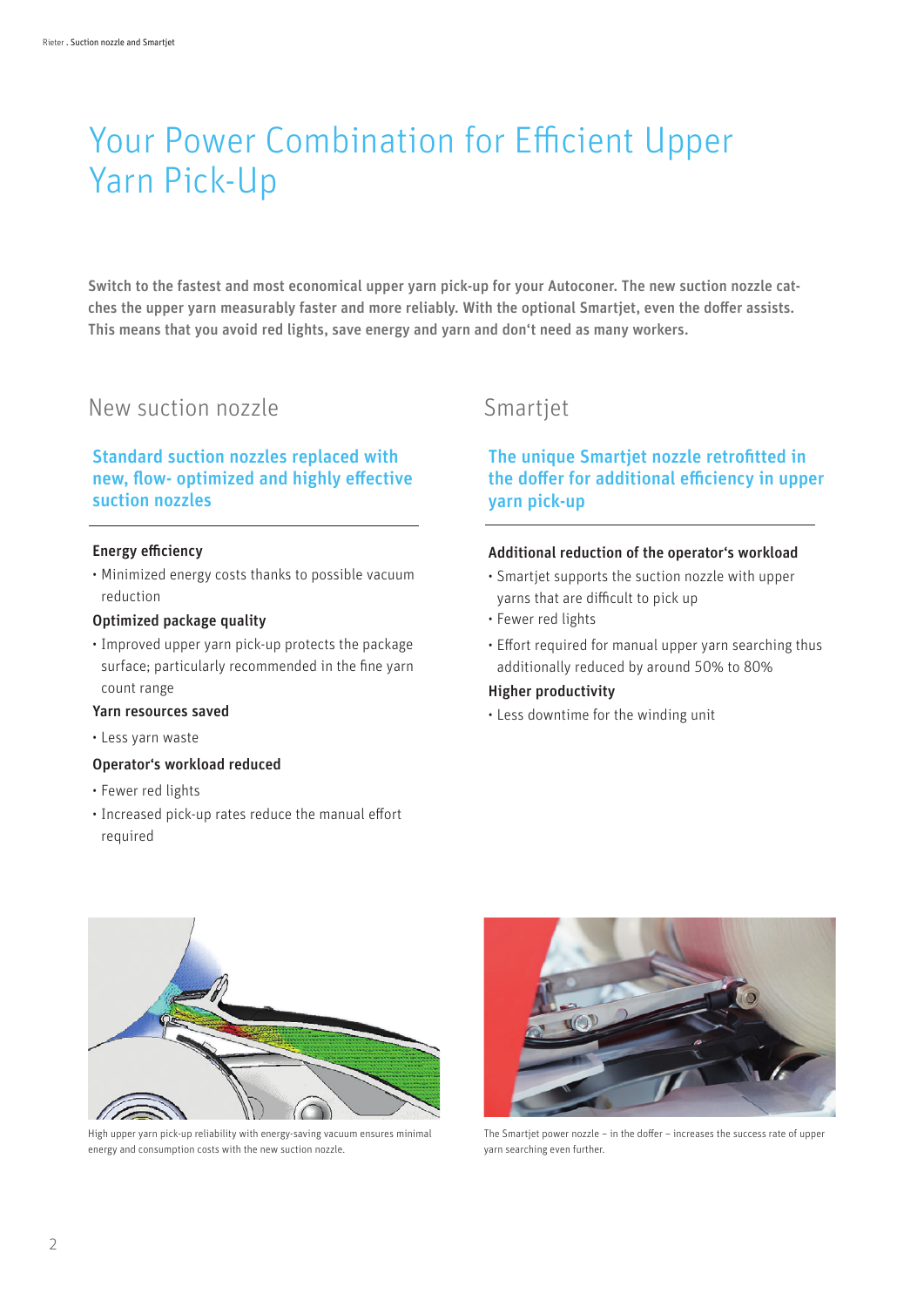### Suction nozzle with smart aerodynamics

You will recognize the latest Autoconer flow technology by the new rubber lip. Thanks to the aerodynamically optimized inner and outer moulds, the new suction nozzle impresses with extremely efficient air guidance. You benefit from maximum upper yarn pick-up reliability with energy-saving vacuum.

### Optional additional power: Smartjet in the doffer

With the Smartjet, you can increase the efficiency of upper yarn searching even further. Before a winding unit activates a red light, it requests the doffer. With its unique Smartjet power nozzle, the doffer increases the success rate, even with upper yarns that are difficult to pick up.

Your advantages: less downtime, significantly reduced operator workload and greater process reliability.

Particularly clever: Retrofit your machines with suction nozzle and Smartjet as an attractive power combination for maximum upper yarn pick-up efficiency.

Autoconer X5 as an example: Up to 1.6% increased production with Smartjet



### Autoconer Upgrade Kit

#### Contents of Upgrade Kit

| New suction nozzle                                                                                   | Smartjet            |
|------------------------------------------------------------------------------------------------------|---------------------|
| • New suction nozzle with rubber lip                                                                 | • Smartjet          |
| • Including all of the necessary additional<br>components (vary depending on the type<br>of machine) | • Sheet metal parts |
| • Fastening material                                                                                 | • Wiring            |

#### Range of application

| New suction nozzle                 | Smartjet                              |
|------------------------------------|---------------------------------------|
| • For all Autoconer 5, X5 machines | • For all Autoconer X5, 6<br>machines |
| • For all Autoconer 338 machines   |                                       |
|                                    |                                       |

### Service

- Expert installation and start-up by our experienced service technicians
- We guarantee quick, professional, simple and reliable processing

#### Order numbers

| Please specify machine number          |             |
|----------------------------------------|-------------|
| New suction nozzle for Autoconer 338   | 148-400.860 |
| New suction nozzle for Autoconer 5, X5 | 149-400.121 |
|                                        |             |
| Smartjet for Autoconer X5              | 149-400.133 |
| Smartjet for Autoconer 6               | 159-400.026 |